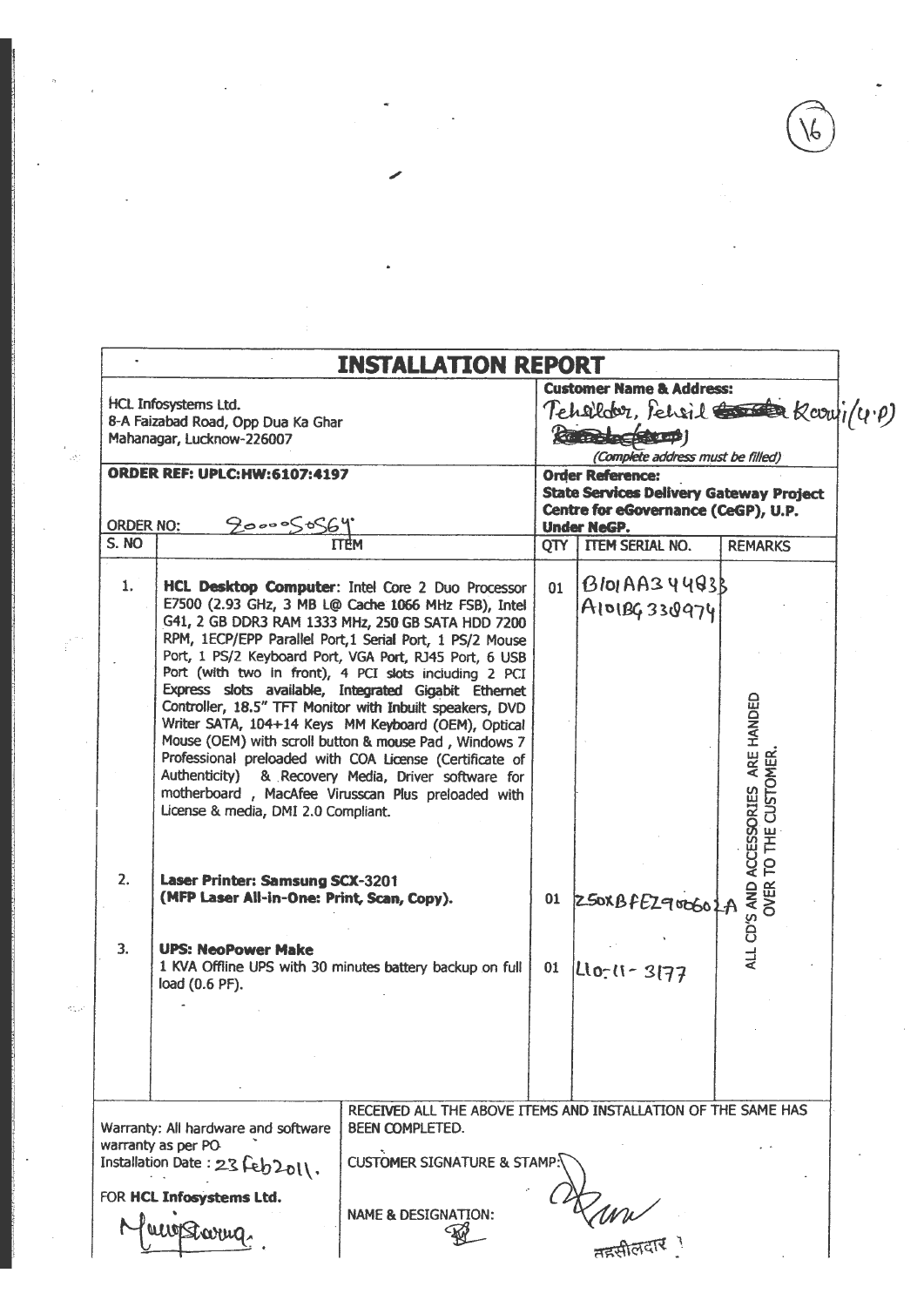|                  |                                                                                                                                                   | <b>INSTALLATION REPORT</b>                                                                                                                                                                                                                                                                                                                                                                                                                                                                                                                                                                                                                                                                                                                             |                                                                                                                                                                             | <b>Customer Name &amp; Address:</b>    |                                                              |  |  |  |
|------------------|---------------------------------------------------------------------------------------------------------------------------------------------------|--------------------------------------------------------------------------------------------------------------------------------------------------------------------------------------------------------------------------------------------------------------------------------------------------------------------------------------------------------------------------------------------------------------------------------------------------------------------------------------------------------------------------------------------------------------------------------------------------------------------------------------------------------------------------------------------------------------------------------------------------------|-----------------------------------------------------------------------------------------------------------------------------------------------------------------------------|----------------------------------------|--------------------------------------------------------------|--|--|--|
|                  | HCL Infosystems Ltd.<br>8-A Faizabad Road, Opp Dua Ka Ghar<br>Mahanagar, Lucknow-226007                                                           |                                                                                                                                                                                                                                                                                                                                                                                                                                                                                                                                                                                                                                                                                                                                                        | (Complete address must be filled)<br><b>Order Reference:</b><br><b>State Services Delivery Gateway Project</b><br>Centre for eGovernance (CeGP), U.P.<br><b>Under NeGP.</b> |                                        |                                                              |  |  |  |
| <b>ORDER NO:</b> | <b>ORDER REF: UPLC:HW:6107:4197</b>                                                                                                               |                                                                                                                                                                                                                                                                                                                                                                                                                                                                                                                                                                                                                                                                                                                                                        |                                                                                                                                                                             |                                        |                                                              |  |  |  |
| S. NO            |                                                                                                                                                   | <b>TTEM</b>                                                                                                                                                                                                                                                                                                                                                                                                                                                                                                                                                                                                                                                                                                                                            |                                                                                                                                                                             | QTY   ITEM SERIAL NO.                  | <b>REMARKS</b>                                               |  |  |  |
| $\sim 1.$        |                                                                                                                                                   | HCL Desktop Computer: Intel Core 2 Duo Processor<br>E7500 (2.93 GHz, 3 MB L@ Cache 1066 MHz FSB), Intel<br>G41, 2 GB DDR3 RAM 1333 MHz, 250 GB SATA HDD 7200<br>RPM, 1ECP/EPP Parallel Port,1 Serial Port, 1 PS/2 Mouse<br>Port, 1 PS/2 Keyboard Port, VGA Port, RJ45 Port, 6 USB<br>Port (with two in front), 4 PCI slots including 2 PCI<br>Express slots available, Integrated Gigabit Ethernet<br>Controller, 18.5" TFT Monitor with Inbuilt speakers, DVD<br>Writer SATA, 104+14 Keys MM Keyboard (OEM), Optical<br>Mouse (OEM) with scroll button & mouse Pad, Windows 7<br>Professional preloaded with COA License (Certificate of<br>Authenticity) & Recovery Media, Driver software for<br>motherboard, MacAfee Virusscan Plus preloaded with | 01                                                                                                                                                                          | A10186337898<br>$B$ lolAA3s447b        |                                                              |  |  |  |
| 2.<br>З.         | License & media, DMI 2.0 Compliant.<br>Laser Printer: Samsung SCX-3201<br>(MFP Laser All-in-One: Print, Scan, Copy).<br><b>UPS: NeoPower Make</b> |                                                                                                                                                                                                                                                                                                                                                                                                                                                                                                                                                                                                                                                                                                                                                        | 01                                                                                                                                                                          | Z50NBFBZ960<br>272M<br>$L$ -10-11-3577 | ALL CD'S AND ACCESSORIES ARE HANDED<br>OVER TO THE CUSTOMER. |  |  |  |
|                  | load (0.6 PF).                                                                                                                                    | 1 KVA Offline UPS with 30 minutes battery backup on full                                                                                                                                                                                                                                                                                                                                                                                                                                                                                                                                                                                                                                                                                               | 01                                                                                                                                                                          |                                        |                                                              |  |  |  |
|                  | Warranty: All hardware and software<br>warranty as per PO Asproported<br><b>Installation Date:</b>                                                | RECEIVED ALL THE ABOVE ITEMS AND INSTALLATION OF THE SAME HAS<br>BEEN COMPLETED.<br><b>CUSTOMER SIGNATURE &amp; STAMP:</b>                                                                                                                                                                                                                                                                                                                                                                                                                                                                                                                                                                                                                             |                                                                                                                                                                             | Collis                                 |                                                              |  |  |  |
|                  | FOR HCL Infosystems Ltd.<br>'adon                                                                                                                 | <b>NAME &amp; DESIGNATION:</b><br>DATE:                                                                                                                                                                                                                                                                                                                                                                                                                                                                                                                                                                                                                                                                                                                |                                                                                                                                                                             | ता हि ∞                                | कलैं - फ्राटक्रमणी                                           |  |  |  |
|                  | representative)                                                                                                                                   |                                                                                                                                                                                                                                                                                                                                                                                                                                                                                                                                                                                                                                                                                                                                                        |                                                                                                                                                                             | प्रद                                   |                                                              |  |  |  |

W.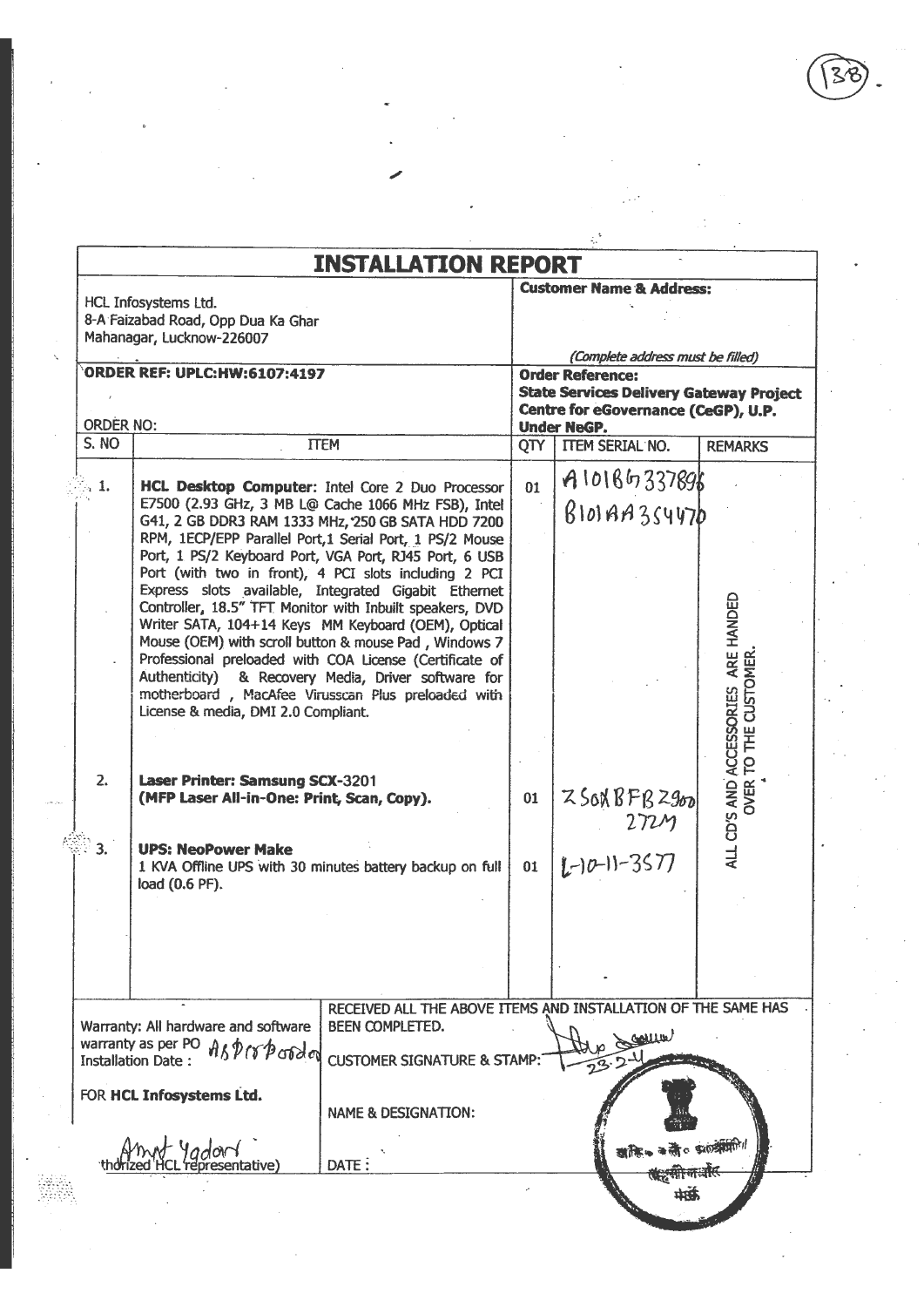|                    |                                                                                                                                  | <b>INSTALLATION REPORT</b>                                                                                                                                                                                                                                                                                                                                                                                                                                                                                                                                                                                                                                                                                                                              |          |                                                                                                                                                       |                                                           |
|--------------------|----------------------------------------------------------------------------------------------------------------------------------|---------------------------------------------------------------------------------------------------------------------------------------------------------------------------------------------------------------------------------------------------------------------------------------------------------------------------------------------------------------------------------------------------------------------------------------------------------------------------------------------------------------------------------------------------------------------------------------------------------------------------------------------------------------------------------------------------------------------------------------------------------|----------|-------------------------------------------------------------------------------------------------------------------------------------------------------|-----------------------------------------------------------|
|                    | HCL Infosystems Ltd.<br>8-A Faizabad Road, Opp Dua Ka Ghar<br>Mahanagar, Lucknow-226007                                          |                                                                                                                                                                                                                                                                                                                                                                                                                                                                                                                                                                                                                                                                                                                                                         |          | <b>Customer Name &amp; Address:</b>                                                                                                                   |                                                           |
|                    | <b>ORDER REF: UPLC: HW: 6107: 4197</b>                                                                                           |                                                                                                                                                                                                                                                                                                                                                                                                                                                                                                                                                                                                                                                                                                                                                         |          | (Complete address must be filled)<br><b>Order Reference:</b><br><b>State Services Delivery Gateway Project</b><br>Centre for eGovernance (CeGP), U.P. |                                                           |
| ORDER NO:<br>S. NO |                                                                                                                                  |                                                                                                                                                                                                                                                                                                                                                                                                                                                                                                                                                                                                                                                                                                                                                         |          | <b>Under NeGP.</b>                                                                                                                                    |                                                           |
|                    |                                                                                                                                  | <b>TTEM</b>                                                                                                                                                                                                                                                                                                                                                                                                                                                                                                                                                                                                                                                                                                                                             | QTY      | <b>ITEM SERIAL NO.</b>                                                                                                                                | <b>REMARKS</b>                                            |
| 1.<br>2.           | License & media, DMI 2.0 Compliant.<br>Laser Printer: Samsung SCX-3201                                                           | HCL Desktop Computer: Intel Core 2 Duo Processor<br>E7500 (2.93 GHz, 3 MB L@ Cache 1066 MHz FSB), Intel<br>G41, 2 GB DDR3 RAM 1333 MHz, 250 GB SATA HDD 7200<br>RPM, 1ECP/EPP Parallel Port, 1 Serial Port, 1 PS/2 Mouse<br>Port, 1 PS/2 Keyboard Port, VGA Port, RJ45 Port, 6 USB<br>Port (with two in front), 4 PCI slots including 2 PCI<br>Express slots available, Integrated Gigabit Ethernet<br>Controller, 18.5" TFT Monitor with Inbuilt speakers, DVD<br>Writer SATA, 104+14 Keys MM Keyboard (OEM), Optical<br>Mouse (OEM) with scroll button & mouse Pad, Windows 7<br>Professional preloaded with COA License (Certificate of<br>Authenticity) & Recovery Media, Driver software for<br>motherboard, MacAfee Virusscan Plus preloaded with | 01       | $A$ ]0  $B6$ 337845<br>B101A4345176                                                                                                                   | ARE HANDED<br>TO THE CUSTOMER<br>ALL CD'S AND ACCESSORIES |
| 3.                 | (MFP Laser All-in-One: Print, Scan, Copy).<br><b>UPS: NeoPower Make</b><br>load (0.6 PF).                                        | 1 KVA Offline UPS with 30 minutes battery backup on full                                                                                                                                                                                                                                                                                                                                                                                                                                                                                                                                                                                                                                                                                                | 01<br>01 | $25018FAZg_{\Phi}$<br>244D<br>$L^{-10-11-4089}$                                                                                                       | OVER <sup>-</sup>                                         |
|                    |                                                                                                                                  |                                                                                                                                                                                                                                                                                                                                                                                                                                                                                                                                                                                                                                                                                                                                                         |          |                                                                                                                                                       |                                                           |
|                    | Warranty: All hardware and software<br>warranty as per PO as perb of de<br>Installation Date:<br>FOR <b>HCL Infosystems Ltd.</b> | RECEIVED ALL THE ABOVE ITEMS AND INSTALLATION OF THE SAME HAS<br>BEEN COMPLETED.<br><b>CUSTOMER SIGNATURE &amp; STAMP</b><br><b>NAME &amp; DESIGNATION:</b>                                                                                                                                                                                                                                                                                                                                                                                                                                                                                                                                                                                             |          |                                                                                                                                                       |                                                           |
| Authoriz)          |                                                                                                                                  | DATE:                                                                                                                                                                                                                                                                                                                                                                                                                                                                                                                                                                                                                                                                                                                                                   |          | ○ 紫の経験面                                                                                                                                               |                                                           |

 $W$ 

П

 $\ddot{\phantom{1}}$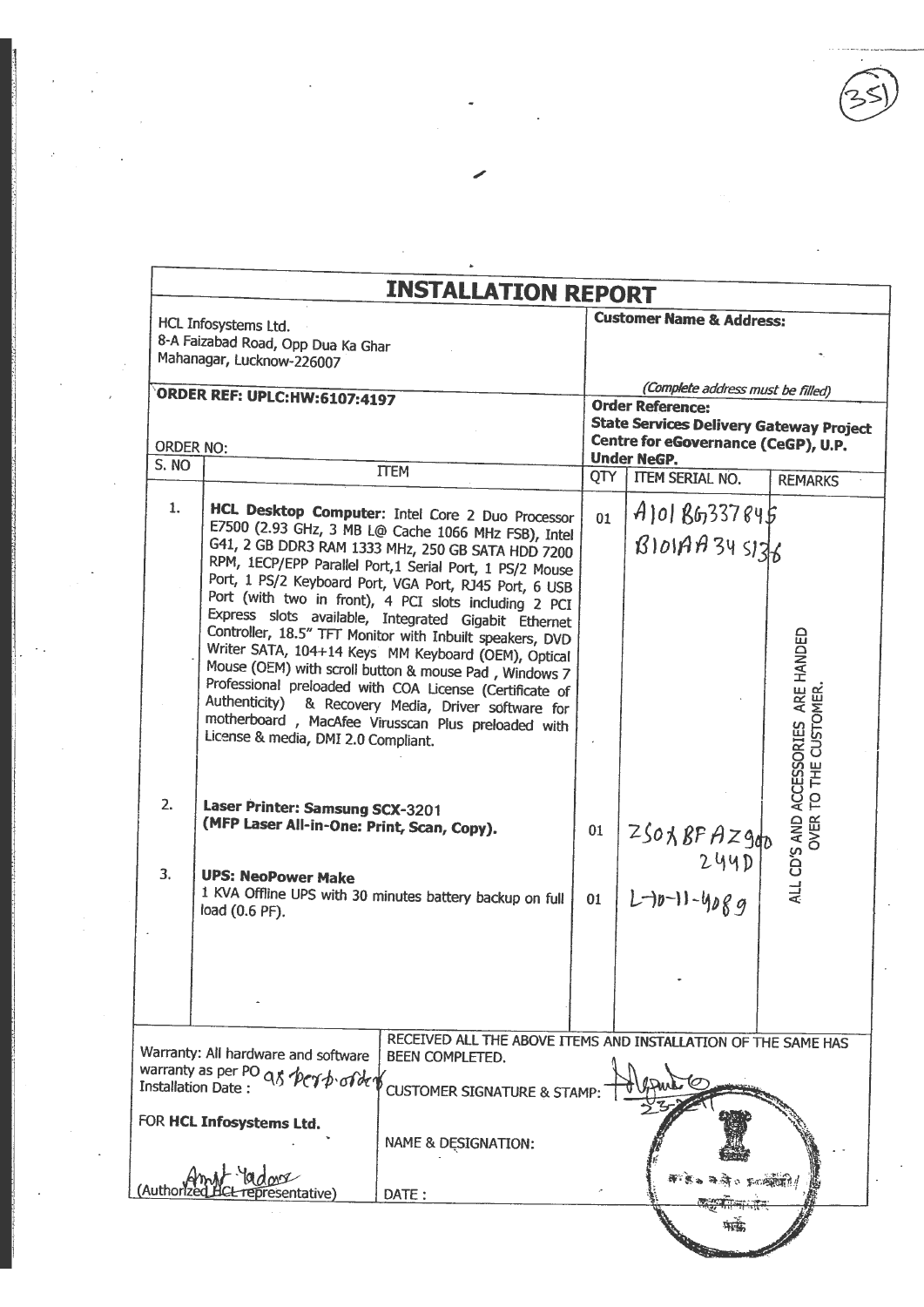$57$ 

 $\vdots$ 

|                                                                                                                                                                                                                                                                                                                                                                                                                                                                                                                                                                                                                                                                                                                                                                                                | <b>Customer Name &amp; Address:</b><br>BOS for 16 02011<br><b>AST Street D</b>                                                                                                                                                                                                         |                                        |                                                                                                                                                                                                                                                             |  |  |  |
|------------------------------------------------------------------------------------------------------------------------------------------------------------------------------------------------------------------------------------------------------------------------------------------------------------------------------------------------------------------------------------------------------------------------------------------------------------------------------------------------------------------------------------------------------------------------------------------------------------------------------------------------------------------------------------------------------------------------------------------------------------------------------------------------|----------------------------------------------------------------------------------------------------------------------------------------------------------------------------------------------------------------------------------------------------------------------------------------|----------------------------------------|-------------------------------------------------------------------------------------------------------------------------------------------------------------------------------------------------------------------------------------------------------------|--|--|--|
|                                                                                                                                                                                                                                                                                                                                                                                                                                                                                                                                                                                                                                                                                                                                                                                                |                                                                                                                                                                                                                                                                                        |                                        |                                                                                                                                                                                                                                                             |  |  |  |
|                                                                                                                                                                                                                                                                                                                                                                                                                                                                                                                                                                                                                                                                                                                                                                                                | <b>State Services Delivery Gateway Preject</b><br>Centre for eGevernance (CeGP), U.P.                                                                                                                                                                                                  |                                        |                                                                                                                                                                                                                                                             |  |  |  |
| <b>ITEM</b>                                                                                                                                                                                                                                                                                                                                                                                                                                                                                                                                                                                                                                                                                                                                                                                    |                                                                                                                                                                                                                                                                                        |                                        | <b>REMARKS</b>                                                                                                                                                                                                                                              |  |  |  |
| HCL Deaktop Computer: Intel Core 2 Duo Processor<br>E7500 (2.93 GHz, 3 MB L@ Cache 1066 MHz FSB), Intel<br>G41, 2 GB DDR3 RAM 1333 MHz, 250 GB SATA HDD 7200<br>RPM, 1ECP/EPP Parallel Port, 1 Serial Port, 1 PS/2 Mouse<br>Port, 1 PS/2 Keyboard Port, VGA Port, RJ45 Port, 6 USB<br>Port (with two in front), 4 PCI slots including 2 PCI<br>Express slots available, Integrated Gigabit Ethernet<br>Controller, 18.5" TFT Monitor with Inbuilt speakers, DVD<br>Writer SATA, 104+14 Keys MM Keyboard (OEM), Optical<br>Mouse (OEM) with scroll button & mouse Pad, Windows 7<br>Professional preloaded with COA License (Certificate of<br>Authenticity) & Recovery Media, Driver software for<br>motherboard, MacAfee Virusscan Plus preloaded with<br>License & media, DMI 2.0 Compliant. | 01                                                                                                                                                                                                                                                                                     |                                        | ALL CD'S AND ACCESSORIES ARE HANDED<br>TO THE CUSTOMER                                                                                                                                                                                                      |  |  |  |
| <b>Laser Printer: Samsung SCX-3201</b><br>(MPP Laser All-In-One: Print, Scan, Copy).<br><b>UPS: NeoPower Make</b><br>1 KVA Offline UPS with 30 minutes battery backup on full<br>load (0.6 PF).                                                                                                                                                                                                                                                                                                                                                                                                                                                                                                                                                                                                | 01                                                                                                                                                                                                                                                                                     | 900637<br>$L10-11-3184$                | OVER <sup>-</sup>                                                                                                                                                                                                                                           |  |  |  |
| <b>BEEN COMPLETED.</b><br><b>NAME &amp; DESIGNATION:</b>                                                                                                                                                                                                                                                                                                                                                                                                                                                                                                                                                                                                                                                                                                                                       |                                                                                                                                                                                                                                                                                        |                                        |                                                                                                                                                                                                                                                             |  |  |  |
|                                                                                                                                                                                                                                                                                                                                                                                                                                                                                                                                                                                                                                                                                                                                                                                                | HCL Infosystems Ltd.<br>8-A Faizabad Road, Opp Dua Ka Ghar<br>Mahanagar, Lucknow-226007<br>0 3 201 <br><b>ORDER REF: UPLC: HW:6107:4197</b><br><b>ORDER NO:</b><br>Warranty: All hardware and software<br>warranty as per PO<br><b>Installation Date:</b><br>FOR HCL Informations Ltd. | <b>CUSTOMER SIGNATURE &amp; STAMP:</b> | <b>INSTALLATION REPORT</b><br>(Complete address must be filled)<br><b>Order Reference:</b><br>Under NeGP.<br>OTY   ITEM SERIAL NO.<br>$\beta$ 10 AAS54476<br>A101B433Q967<br>$01$ Z50XBfB2<br>RECEIVED ALL THE ABOVE ITEMS AND INSTALLATION OF THE SAME HAS |  |  |  |

靈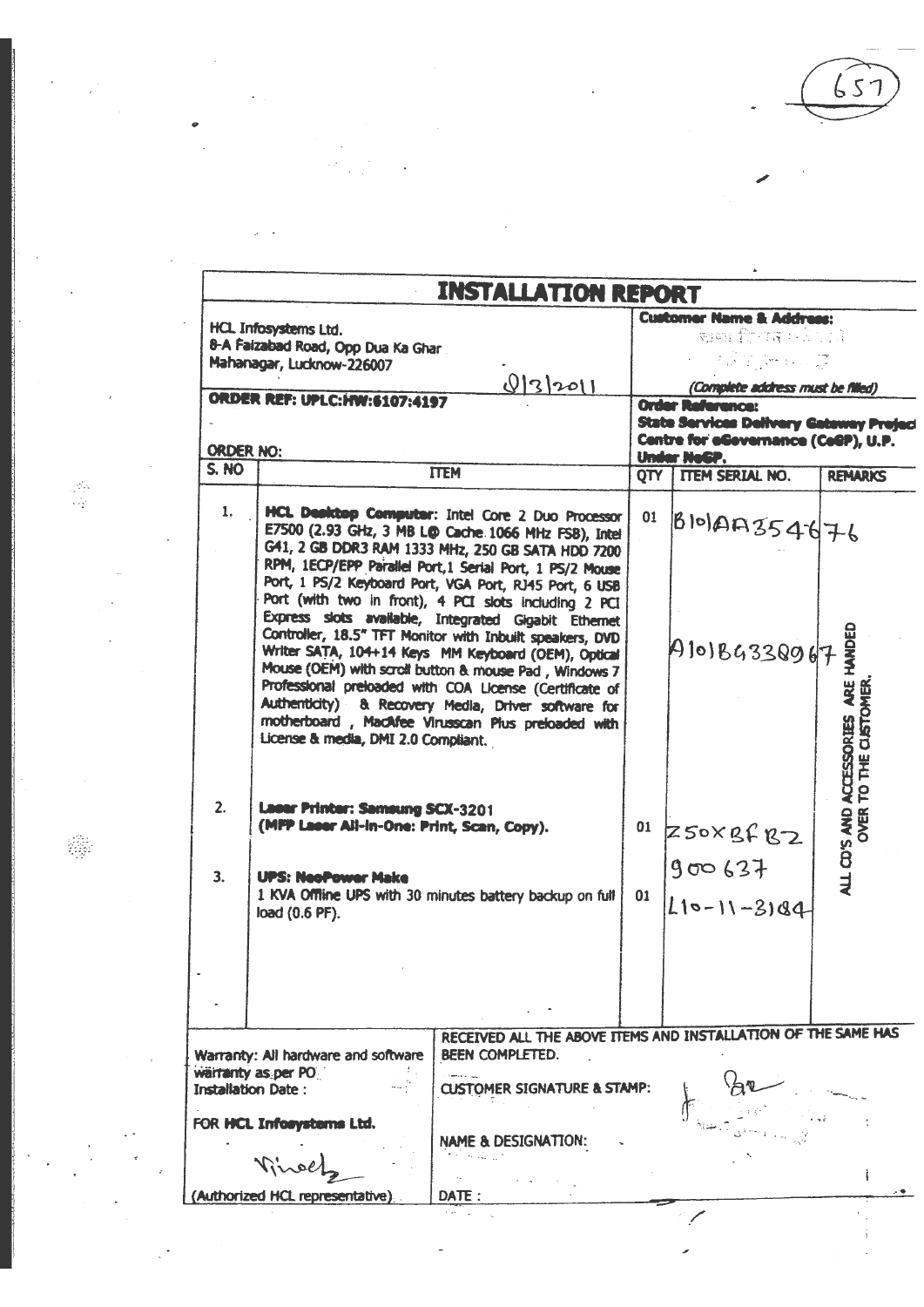|                           |                                                                                      | <b>INSTALLATION REPORT</b>                                                                                                                                                                                                                                                                                                                                                                               |    |                                                                                |                                                      |
|---------------------------|--------------------------------------------------------------------------------------|----------------------------------------------------------------------------------------------------------------------------------------------------------------------------------------------------------------------------------------------------------------------------------------------------------------------------------------------------------------------------------------------------------|----|--------------------------------------------------------------------------------|------------------------------------------------------|
|                           | HCL Infosystems Ltd.                                                                 |                                                                                                                                                                                                                                                                                                                                                                                                          |    | <b>Customer Name &amp; Address:</b>                                            |                                                      |
|                           | 8-A Faizabad Road, Opp Dua Ka Ghar                                                   |                                                                                                                                                                                                                                                                                                                                                                                                          |    | 19977705920                                                                    |                                                      |
|                           | Mahanagar, Lucknow-226007                                                            |                                                                                                                                                                                                                                                                                                                                                                                                          |    |                                                                                |                                                      |
|                           | <b>ORDER REF: UPLC:HW:6107:4197</b>                                                  | 0 3 20 1                                                                                                                                                                                                                                                                                                                                                                                                 |    | (Complete address must be filled)                                              |                                                      |
|                           |                                                                                      |                                                                                                                                                                                                                                                                                                                                                                                                          |    | <b>Order Reference:</b>                                                        |                                                      |
|                           |                                                                                      |                                                                                                                                                                                                                                                                                                                                                                                                          |    | State Services Delivery Gateway Preject<br>Centre for eCovernance (CeCP), U.P. |                                                      |
| <b>ORDER NO:</b><br>S. NO |                                                                                      |                                                                                                                                                                                                                                                                                                                                                                                                          |    | Under NeGP.                                                                    |                                                      |
|                           |                                                                                      | <b>ITEM</b>                                                                                                                                                                                                                                                                                                                                                                                              |    | QTY TTEM SERIAL NO.                                                            | <b>REMARKS</b>                                       |
| 1.                        |                                                                                      | HCL Desktop Computer: Intel Core 2 Duo Processor<br>E7500 (2.93 GHz, 3 MB L@ Cache 1066 MHz FSB), Intel<br>G41, 2 GB DDR3 RAM 1333 MHz, 250 GB SATA HDD 7200<br>RPM, 1ECP/EPP Parallel Port, 1 Serial Port, 1 PS/2 Mouse<br>Port, 1 PS/2 Keyboard Port, VGA Port, RJ45 Port, 6 USB<br>Port (with two in front), 4 PCI slots including 2 PCI                                                              | 01 | BBIO199354477                                                                  |                                                      |
|                           | License & media, DMI 2.0 Compliant.                                                  | Express slots available, Integrated Gigabit Ethernet<br>Controller, 18.5" TFT Monitor with Inbuilt speakers, DVD<br>Writer SATA, 104+14 Keys MM Keyboard (OEM), Optical<br>Mouse (OEM) with scroll button & mouse Pad, Windows 7<br>Professional preloaded with COA License (Certificate of<br>Authenticity) & Recovery Media, Driver software for<br>motherboard, MacAfee Virusscan Plus preloaded with |    | 1410186317502                                                                  | ARE HANDED<br><b>CLISTOMER</b><br><b>ACCESSORIES</b> |
| 2.                        | <b>Laser Printer: Samsung SCX-3201</b><br>(MFP Laser Ail-in-One: Print, Scan, Copy). |                                                                                                                                                                                                                                                                                                                                                                                                          | 01 | Z50YBCE                                                                        | P<br>ALL CD'S AND /<br>OVER "                        |
| 3.                        | <b>UPS: NeoPower Make</b><br>load (0.6 PF).                                          | 1 KVA Offline UPS with 30 minutes battery backup on full                                                                                                                                                                                                                                                                                                                                                 | 01 | 2900596<br>$L10 - 11 - 3065$                                                   |                                                      |
|                           |                                                                                      |                                                                                                                                                                                                                                                                                                                                                                                                          |    |                                                                                |                                                      |
|                           | Warranty: All hardware and software<br>warranty as per PO                            | RECEIVED ALL THE ABOVE ITEMS AND INSTALLATION OF THE SAME HAS<br><b>BEEN COMPLETED.</b>                                                                                                                                                                                                                                                                                                                  |    |                                                                                |                                                      |
|                           | <b>Installation Date:</b>                                                            | <b>CUSTOMER SIGNATURE &amp; STAMP:</b>                                                                                                                                                                                                                                                                                                                                                                   |    |                                                                                |                                                      |
|                           | FOR HCL Informations Ltd.                                                            |                                                                                                                                                                                                                                                                                                                                                                                                          |    |                                                                                |                                                      |
|                           |                                                                                      | <b>NAME &amp; DESIGNATION:</b>                                                                                                                                                                                                                                                                                                                                                                           |    |                                                                                |                                                      |
|                           | (Authorized HCL representative)                                                      | DATE:                                                                                                                                                                                                                                                                                                                                                                                                    |    |                                                                                |                                                      |

 $\hat{\rho} = \hat{\rho}$ 

 $\epsilon_{\perp}$ 

l,

÷,

J.

 $\overline{1}$ 

 $\overline{a}$ 

 $\ddot{\phantom{a}}$  $\overline{\phantom{a}}$ 

Ş.

 $\mathcal{L}_{\mathcal{A}}$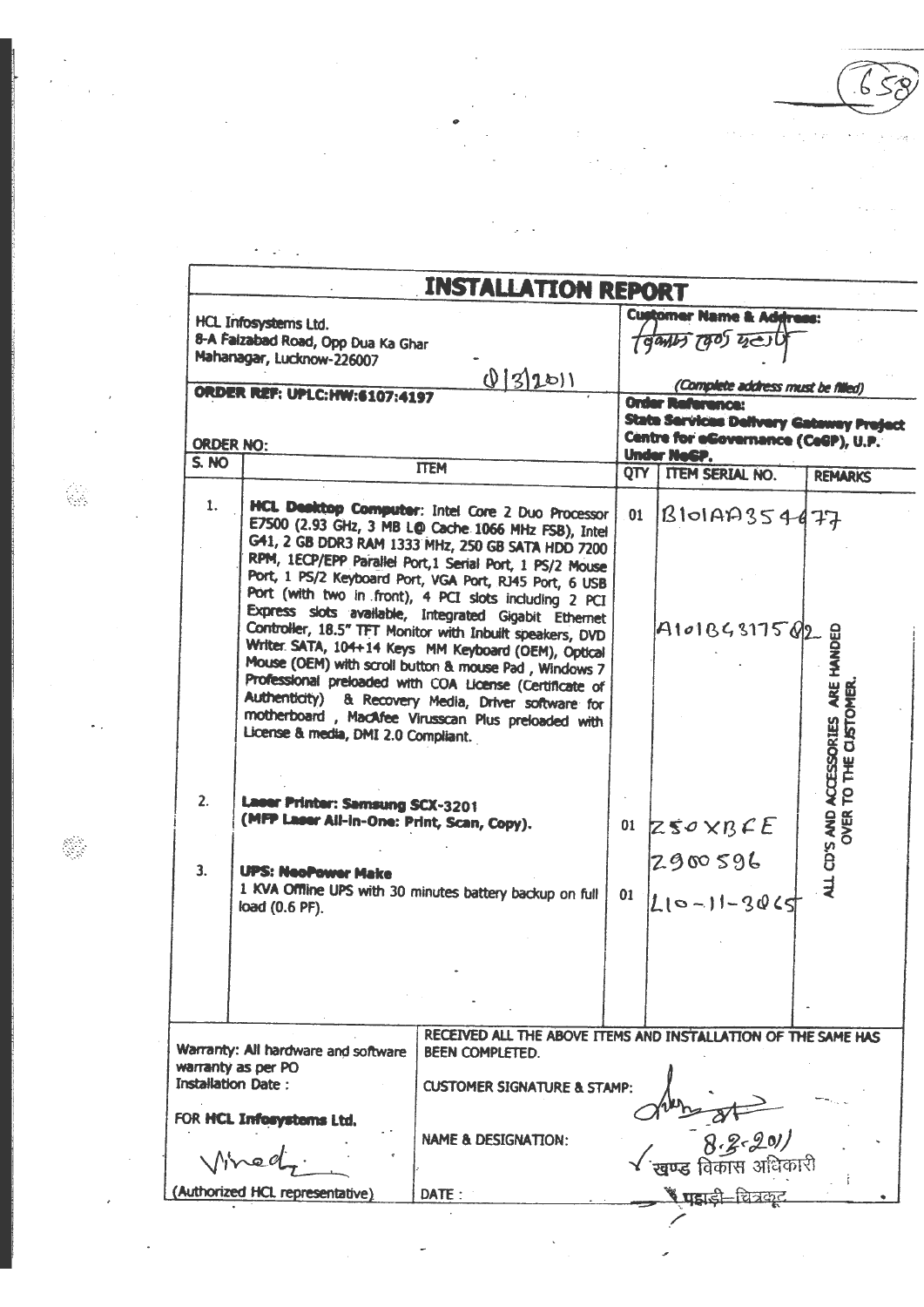$(659)$ 

|                                                      |                                                                                                                                                                                                                                                                                                                                                                                                                                                                                                                                                                                                                                                                                                                                                                                                                                                                                                                                                                                            |                            | <b>Customer Name &amp; Address:</b>                                                   |                                                              |  |  |
|------------------------------------------------------|--------------------------------------------------------------------------------------------------------------------------------------------------------------------------------------------------------------------------------------------------------------------------------------------------------------------------------------------------------------------------------------------------------------------------------------------------------------------------------------------------------------------------------------------------------------------------------------------------------------------------------------------------------------------------------------------------------------------------------------------------------------------------------------------------------------------------------------------------------------------------------------------------------------------------------------------------------------------------------------------|----------------------------|---------------------------------------------------------------------------------------|--------------------------------------------------------------|--|--|
|                                                      | HCL Infosystems Ltd.<br>8-A Faizabad Road, Opp Dua Ka Ghar<br>Mahanagar, Lucknow-226007                                                                                                                                                                                                                                                                                                                                                                                                                                                                                                                                                                                                                                                                                                                                                                                                                                                                                                    | $\text{B}$ B D o Rgm Nagay |                                                                                       |                                                              |  |  |
|                                                      | ORDER REF: UPLC: HW: 6107: 4197                                                                                                                                                                                                                                                                                                                                                                                                                                                                                                                                                                                                                                                                                                                                                                                                                                                                                                                                                            |                            | <b>Order Reference:</b>                                                               |                                                              |  |  |
| <b>ORDER NO:</b>                                     |                                                                                                                                                                                                                                                                                                                                                                                                                                                                                                                                                                                                                                                                                                                                                                                                                                                                                                                                                                                            |                            | <b>State Services Delivery Gateway Project</b><br>Centre for eGovernance (CeGP), U.P. |                                                              |  |  |
| S. NO                                                | 200005260                                                                                                                                                                                                                                                                                                                                                                                                                                                                                                                                                                                                                                                                                                                                                                                                                                                                                                                                                                                  | <b>QTY</b>                 | <b>Under NeGP.</b><br><b>ITEM SERIAL NO.</b>                                          | <b>REMARKS</b>                                               |  |  |
| 1.<br>2.<br>$\tilde{\mathcal{P}}_{\text{out}}$<br>3. | HCL Desktop Computer: Intel Core 2 Duo Processor<br>E7500 (2.93 GHz, 3 MB L@ Cache 1066 MHz FSB), Intel<br>G41, 2 GB DDR3 RAM 1333 MHz, 250 GB SATA HDD 7200<br>RPM, 1ECP/EPP Parallel Port, 1 Serial Port, 1 PS/2 Mouse<br>Port, 1 PS/2 Keyboard Port, VGA Port, RJ45 Port, 6 USB<br>Port (with two in front), 4 PCI slots including 2 PCI<br>Express slots available, Integrated Gigabit Ethernet<br>Controller, 18.5" TFT Monitor with Inbuilt speakers, DVD<br>Writer SATA, 104+14 Keys MM Keyboard (OEM), Optical<br>Mouse (OEM) with scroll button & mouse Pad, Windows 7<br>Professional prelcaded with COA License (Certificate of<br>Authenticity) & Recovery Media, Driver software for<br>motherboard, MacAfee Virusscan Plus preloaded with<br>License & media, DMI 2.0 Compliant.<br>Laser Printer: Samsung SCX-3201<br>(MFP Laser All-in-One: Print, Scan, Copy).<br><b>UPS: NeoPower Make</b><br>1 KVA Offline UPS with 30 minutes battery backup on full<br>load (0.6 PF). | 01<br>01<br>01             | $BIOJAA354687$<br>8101 39 3443 3<br>2SOXBFEZ900<br>$1 - 10 - 1 - 3010$                | ALL CD'S AND ACCESSORIES ARE HANDED<br>OVER TO THE CUSTOMER. |  |  |
|                                                      | RECEIVED ALL THE ABOVE ITEMS AND INSTALLATION OF THE SAME HAS<br>Warranty: All hardware and software<br><b>BEEN COMPLETED.</b><br>warranty as per PO A christianal rider<br>Installation Date:<br><b>CUSTOMER SIGNATURE &amp; STAMP:</b><br>FOR HCL Infosystems Ltd.<br><b>NAME &amp; DESIGNATION:</b>                                                                                                                                                                                                                                                                                                                                                                                                                                                                                                                                                                                                                                                                                     |                            | ৰুদ্দ বিকাৰ জমিলা"<br>रामम्बर (दिखकट)                                                 |                                                              |  |  |
|                                                      | DATE:                                                                                                                                                                                                                                                                                                                                                                                                                                                                                                                                                                                                                                                                                                                                                                                                                                                                                                                                                                                      |                            |                                                                                       |                                                              |  |  |

 $\sim$   $\sim$ 

 $\label{eq:2.1} \begin{split} \mathcal{L}_{\text{max}}(\mathbf{r}) = \mathcal{L}_{\text{max}}(\mathbf{r}) \,, \end{split}$ 

 $\frac{1}{2} \frac{1}{2} \frac{1}{2}$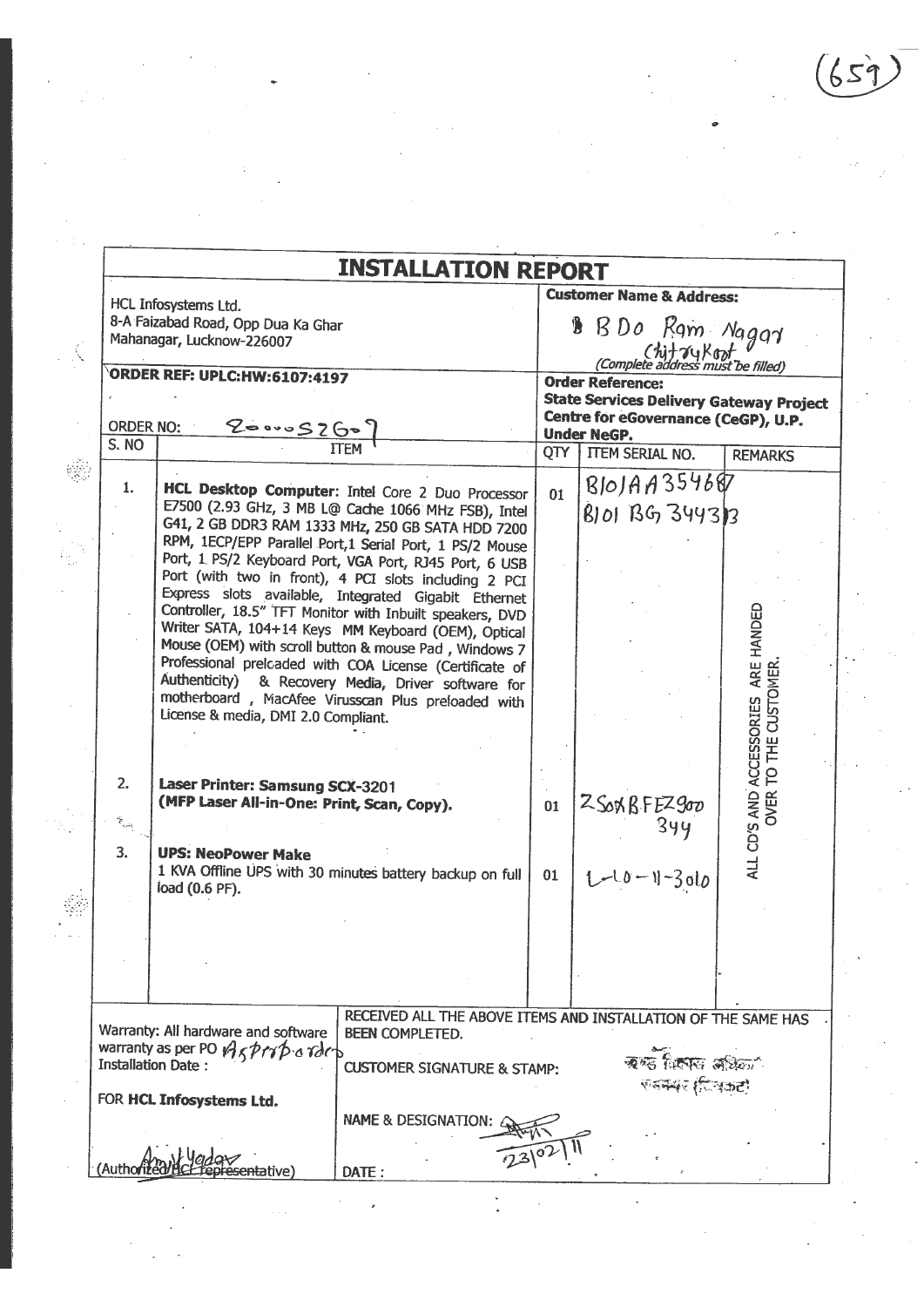$\sqrt{120}$ 

|                  | <b>INSTALLATION REPORT</b><br>HCL Infosystems Ltd.<br>8-A Faizabad Road, Opp Dua Ka Ghar<br>Mahanagar, Lucknow-226007    |                                                                                                                                                                                                                                                                                                                                                                                                                                                                                                                                                                                                                                                                                                                                                        |                                                                                                                                        | <b>Customer Name &amp; Address:</b><br>Tehsildar, Karvi (U.P)<br>Bette Londo Seder Chrondy<br>(Complete address must be filled) |                                                               |  |  |  |  |
|------------------|--------------------------------------------------------------------------------------------------------------------------|--------------------------------------------------------------------------------------------------------------------------------------------------------------------------------------------------------------------------------------------------------------------------------------------------------------------------------------------------------------------------------------------------------------------------------------------------------------------------------------------------------------------------------------------------------------------------------------------------------------------------------------------------------------------------------------------------------------------------------------------------------|----------------------------------------------------------------------------------------------------------------------------------------|---------------------------------------------------------------------------------------------------------------------------------|---------------------------------------------------------------|--|--|--|--|
| <b>ORDER NO:</b> | <b>ORDER REF: UPLC:HW:6107:4197</b>                                                                                      |                                                                                                                                                                                                                                                                                                                                                                                                                                                                                                                                                                                                                                                                                                                                                        | <b>Order Reference:</b><br><b>State Services Delivery Gateway Project</b><br>Centre for eGovernance (CeGP), U.P.<br><b>Under NeGP.</b> |                                                                                                                                 |                                                               |  |  |  |  |
| S. NO            |                                                                                                                          | <b>ITEM</b>                                                                                                                                                                                                                                                                                                                                                                                                                                                                                                                                                                                                                                                                                                                                            |                                                                                                                                        | OTY   ITEM SERIAL NO.                                                                                                           | <b>REMARKS</b>                                                |  |  |  |  |
| 1.               | License & media, DMI 2.0 Compliant.                                                                                      | HCL Desktop Computer: Intel Core 2 Duo Processor<br>E7500 (2.93 GHz, 3 MB L@ Cache 1066 MHz FSB), Intel<br>G41, 2 GB DDR3 RAM 1333 MHz, 250 GB SATA HDD 7200<br>RPM, 1ECP/EPP Parallel Port,1 Serial Port, 1 PS/2 Mouse<br>Port, 1 PS/2 Keyboard Port, VGA Port, RJ45 Port, 6 USB<br>Port (with two in front), 4 PCI slots including 2 PCI<br>Express slots available, Integrated Gigabit Ethernet<br>Controller, 18.5" TFT Monitor with Inbuilt speakers, DVD<br>Writer SATA, 104+14 Keys MM Keyboard (OEM), Optical<br>Mouse (OEM) with scroll button & mouse Pad, Windows 7<br>Professional preloaded with COA License (Certificate of<br>Authenticity) & Recovery Media, Driver software for<br>motherboard, MacAfee Virusscan Plus preloaded with | 01                                                                                                                                     | B101AA342267<br>ALOIBG337497                                                                                                    | ARE HANDED<br><b>CUSTOMER</b><br><b>ACCESSORIES</b><br>TO THE |  |  |  |  |
| 2.               | Laser Printer: Samsung SCX-3201<br>(MFP Laser All-in-One: Print, Scan, Copy).                                            |                                                                                                                                                                                                                                                                                                                                                                                                                                                                                                                                                                                                                                                                                                                                                        | 01                                                                                                                                     | 250x BFE2900494A                                                                                                                | ALL CD'S AND<br><b>OVER</b>                                   |  |  |  |  |
| 3.               | <b>UPS: NeoPower Make</b><br>load (0.6 PF).                                                                              | 1 KVA Offline UPS with 30 minutes battery backup on full                                                                                                                                                                                                                                                                                                                                                                                                                                                                                                                                                                                                                                                                                               | 01                                                                                                                                     | 40-11-3937                                                                                                                      |                                                               |  |  |  |  |
|                  |                                                                                                                          |                                                                                                                                                                                                                                                                                                                                                                                                                                                                                                                                                                                                                                                                                                                                                        |                                                                                                                                        |                                                                                                                                 |                                                               |  |  |  |  |
|                  | Warranty: All hardware and software<br>warranty as per PO<br>Installation Date: 23 [feb 201]<br>FOR HCL Infosystems Ltd. | RECEIVED ALL THE ABOVE ITEMS AND INSTALLATION OF THE SAME HAS<br><b>BEEN COMPLETED.</b><br><b>CUSTOMER SIGNATURE &amp; STAM</b>                                                                                                                                                                                                                                                                                                                                                                                                                                                                                                                                                                                                                        |                                                                                                                                        |                                                                                                                                 |                                                               |  |  |  |  |
|                  | Mano Showing.                                                                                                            | <b>NAME &amp; DESIGNATION:</b>                                                                                                                                                                                                                                                                                                                                                                                                                                                                                                                                                                                                                                                                                                                         |                                                                                                                                        |                                                                                                                                 |                                                               |  |  |  |  |
|                  | (Authorized HCL representative)                                                                                          | DATE: 23-02-2011                                                                                                                                                                                                                                                                                                                                                                                                                                                                                                                                                                                                                                                                                                                                       |                                                                                                                                        |                                                                                                                                 |                                                               |  |  |  |  |

 $\frac{1}{2}$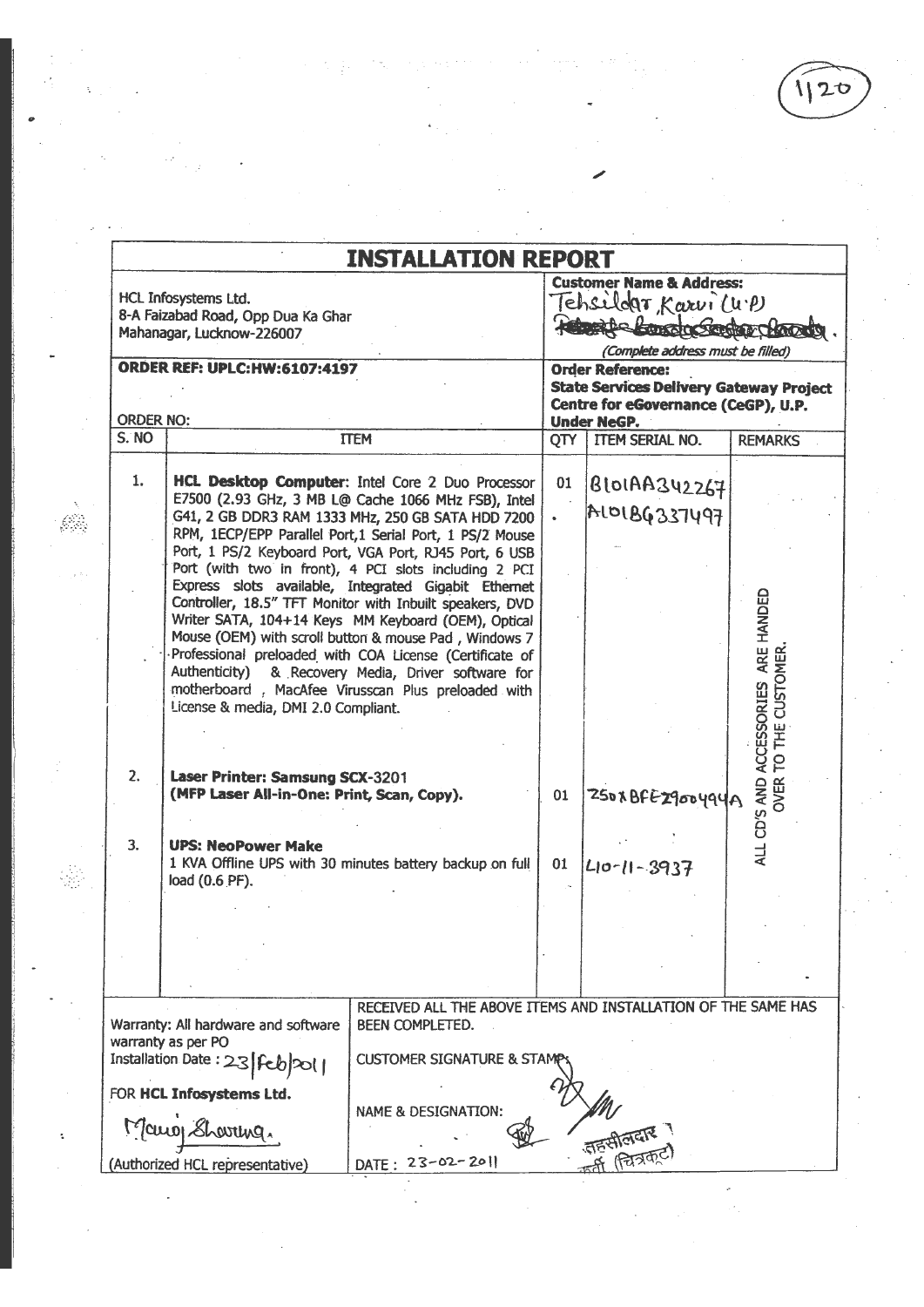$(1152)$ 

|                           |                                                                               | <b>INSTALLATION REPORT</b>                                                                                                                                                                                                                                                                      |                                     |                                                                           |                                                              |  |  |  |
|---------------------------|-------------------------------------------------------------------------------|-------------------------------------------------------------------------------------------------------------------------------------------------------------------------------------------------------------------------------------------------------------------------------------------------|-------------------------------------|---------------------------------------------------------------------------|--------------------------------------------------------------|--|--|--|
|                           |                                                                               |                                                                                                                                                                                                                                                                                                 |                                     | <b>Customer Name &amp; Address:</b>                                       |                                                              |  |  |  |
|                           | HCL Infosystems Ltd.<br>8-A Faizabad Road, Opp Dua Ka Ghar                    |                                                                                                                                                                                                                                                                                                 | District Probussion officer.        |                                                                           |                                                              |  |  |  |
|                           | Mahanagar, Lucknow-226007                                                     |                                                                                                                                                                                                                                                                                                 |                                     |                                                                           |                                                              |  |  |  |
|                           |                                                                               |                                                                                                                                                                                                                                                                                                 |                                     | (Complete address must be filled)                                         |                                                              |  |  |  |
|                           | <b>ORDER REF: UPLC:HW:6107:4197</b>                                           |                                                                                                                                                                                                                                                                                                 |                                     | <b>Order Reference:</b><br><b>State Services Delivery Gateway Project</b> |                                                              |  |  |  |
|                           |                                                                               |                                                                                                                                                                                                                                                                                                 | Centre for eGovernance (CeGP), U.P. |                                                                           |                                                              |  |  |  |
| <b>ORDER NO:</b><br>S. NO |                                                                               |                                                                                                                                                                                                                                                                                                 |                                     | <b>Under NeGP.</b><br><b>ITEM SERIAL NO.</b>                              | <b>REMARKS</b>                                               |  |  |  |
|                           |                                                                               | <b>ITEM</b>                                                                                                                                                                                                                                                                                     | QTY                                 |                                                                           |                                                              |  |  |  |
| 1.                        |                                                                               | HCL Desktop Computer: Intel Core 2 Duo Processor<br>E7500 (2.93 GHz, 3 MB L@ Cache 1066 MHz FSB), Intel<br>G41, 2 GB DDR3 RAM 1333 MHz, 250 GB SATA HDD 7200                                                                                                                                    | 01                                  | B101AA344977<br>Alo1BG337682                                              |                                                              |  |  |  |
|                           |                                                                               | RPM, 1ECP/EPP Parallel Port, 1 Serial Port, 1 PS/2 Mouse<br>Port, 1 PS/2 Keyboard Port, VGA Port, RJ45 Port, 6 USB<br>Port (with two in front), 4 PCI slots including 2 PCI<br>Express slots available, Integrated Gigabit Ethernet<br>Controller, 18.5" TFT Monitor with Inbuilt speakers, DVD |                                     |                                                                           |                                                              |  |  |  |
|                           | License & media, DMI 2.0 Compliant.                                           | Writer SATA, 104+14 Keys MM Keyboard (OEM), Optical<br>Mouse (OEM) with scroll button & mouse Pad, Windows 7<br>Professional preloaded with COA License (Certificate of<br>Authenticity) & Recovery Media, Driver software for<br>motherboard, MacAfee Virusscan Plus preloaded with            |                                     |                                                                           | ALL CD'S AND ACCESSORIES ARE HANDED<br>OVER TO THE CUSTOMER. |  |  |  |
| 2.                        | Laser Printer: Samsung SCX-3201<br>(MFP Laser All-in-One: Print, Scan, Copy). |                                                                                                                                                                                                                                                                                                 |                                     | 01 Z50XBFA 29 00 32 9M                                                    |                                                              |  |  |  |
| 3.                        | <b>UPS: NeoPower Make</b><br>load (0.6 PF).                                   | 1 KVA Offline UPS with 30 minutes battery backup on full                                                                                                                                                                                                                                        | 01                                  | $Li$ o- $11 - 3133$                                                       |                                                              |  |  |  |
|                           |                                                                               |                                                                                                                                                                                                                                                                                                 |                                     |                                                                           |                                                              |  |  |  |
|                           |                                                                               |                                                                                                                                                                                                                                                                                                 |                                     |                                                                           |                                                              |  |  |  |
|                           | Warranty: All hardware and software<br>warranty as per PO                     | RECEIVED ALL THE ABOVE ITEMS AND INSTALLATION OF THE SAME HAS<br>BEEN COMPLETED.                                                                                                                                                                                                                |                                     |                                                                           |                                                              |  |  |  |
|                           | <b>Installation Date:</b>                                                     | <b>CUSTOMER SIGNATURE &amp; STAMP</b>                                                                                                                                                                                                                                                           |                                     |                                                                           |                                                              |  |  |  |
|                           | FOR HCL Infosystems Ltd.                                                      | <b>NAME &amp; DESIGNATION:</b>                                                                                                                                                                                                                                                                  |                                     |                                                                           |                                                              |  |  |  |
|                           | Sharring.<br>(Authorized HCL representative)                                  | DATE:                                                                                                                                                                                                                                                                                           |                                     | -<br>जिला प्रोदेशन अधिकारी                                                |                                                              |  |  |  |
|                           |                                                                               |                                                                                                                                                                                                                                                                                                 |                                     |                                                                           |                                                              |  |  |  |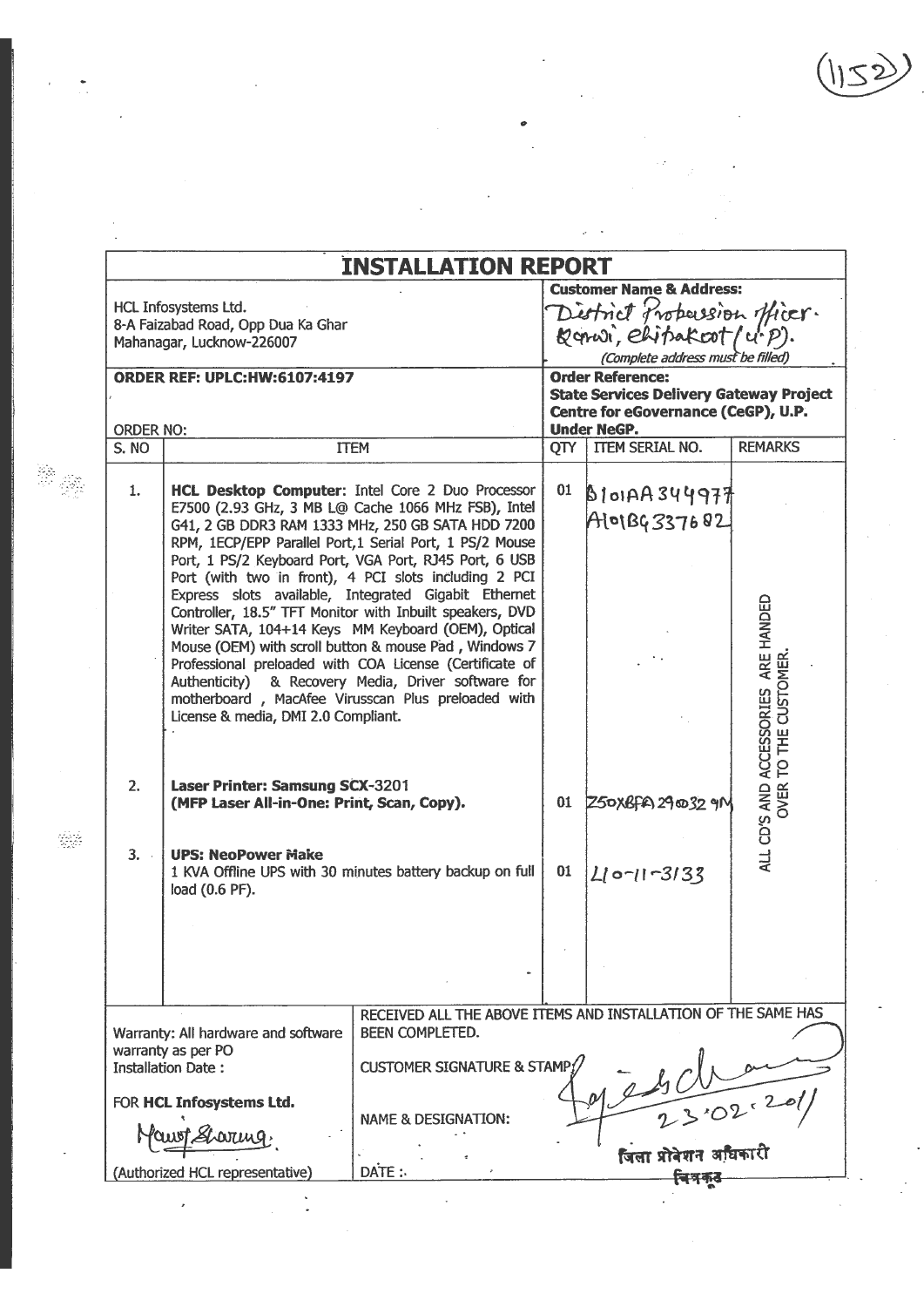|                  |                                                                                         | <b>INSTALLATION REPORT</b>                                                                                                                                                                                                                                                                                                                                                                                                                                                                                                                                                                                                                                                                                                                              |                                                                                                                                          |                                                                                                                                        |                                                              |  |  |  |
|------------------|-----------------------------------------------------------------------------------------|---------------------------------------------------------------------------------------------------------------------------------------------------------------------------------------------------------------------------------------------------------------------------------------------------------------------------------------------------------------------------------------------------------------------------------------------------------------------------------------------------------------------------------------------------------------------------------------------------------------------------------------------------------------------------------------------------------------------------------------------------------|------------------------------------------------------------------------------------------------------------------------------------------|----------------------------------------------------------------------------------------------------------------------------------------|--------------------------------------------------------------|--|--|--|
|                  | HCL Infosystems Ltd.<br>8-A Faizabad Road, Opp Dua Ka Ghar<br>Mahanagar, Lucknow-226007 |                                                                                                                                                                                                                                                                                                                                                                                                                                                                                                                                                                                                                                                                                                                                                         | <b>Customer Name &amp; Address:</b><br>Samay Kalyau Adhkoori<br>Chitrakoot, Karwi, $(U \cdot \rho)$<br>(Complete address must be filled) |                                                                                                                                        |                                                              |  |  |  |
| <b>ORDER NO:</b> | <b>ORDER REF: UPLC:HW:6107:4197</b>                                                     |                                                                                                                                                                                                                                                                                                                                                                                                                                                                                                                                                                                                                                                                                                                                                         |                                                                                                                                          | <b>Order Reference:</b><br><b>State Services Delivery Gateway Project</b><br>Centre for eGovernance (CeGP), U.P.<br><b>Under NeGP.</b> |                                                              |  |  |  |
| S. NO            |                                                                                         | <b>ITEM</b>                                                                                                                                                                                                                                                                                                                                                                                                                                                                                                                                                                                                                                                                                                                                             |                                                                                                                                          | QTY   ITEM SERIAL NO.                                                                                                                  | <b>REMARKS</b>                                               |  |  |  |
| $\mathbf{1}$     | License & media, DMI 2.0 Compliant.                                                     | HCL Desktop Computer: Intel Core 2 Duo Processor<br>E7500 (2.93 GHz, 3 MB L@ Cache 1066 MHz FSB), Intel<br>G41, 2 GB DDR3 RAM 1333 MHz, 250 GB SATA HDD 7200<br>RPM, 1ECP/EPP Parallel Port, 1 Serial Port, 1 PS/2 Mouse<br>Port, 1 PS/2 Keyboard Port, VGA Port, RJ45 Port, 6 USB<br>Port (with two in front), 4 PCI slots including 2 PCI<br>Express slots available, Integrated Gigabit Ethernet<br>Controller, 18.5" TFT Monitor with Inbuilt speakers, DVD<br>Writer SATA, 104+14 Keys MM Keyboard (OEM), Optical<br>Mouse (OEM) with scroll button & mouse Pad, Windows 7<br>Professional preloaded with COA License (Certificate of<br>Authenticity) & Recovery Media, Driver software for<br>motherboard, MacAfee Virusscan Plus preloaded with | 01                                                                                                                                       | $B$ ioiAA345132<br>AIOB433771O                                                                                                         | ALL CD'S AND ACCESSORIES ARE HANDED<br>OVER TO THE CUSTOMER. |  |  |  |
| 2.               | Laser Printer: Samsung SCX-3201<br>(MFP Laser All-in-One: Print, Scan, Copy).           |                                                                                                                                                                                                                                                                                                                                                                                                                                                                                                                                                                                                                                                                                                                                                         |                                                                                                                                          | 01 Z50XBFEZ940156N                                                                                                                     |                                                              |  |  |  |
| $\overline{3}$ . | <b>UPS: NeoPower Make</b><br>load (0.6 PF).                                             | 1 KVA Offline UPS with 30 minutes battery backup on full                                                                                                                                                                                                                                                                                                                                                                                                                                                                                                                                                                                                                                                                                                | 01                                                                                                                                       | $ L10-11-3240$                                                                                                                         |                                                              |  |  |  |
|                  |                                                                                         |                                                                                                                                                                                                                                                                                                                                                                                                                                                                                                                                                                                                                                                                                                                                                         |                                                                                                                                          |                                                                                                                                        |                                                              |  |  |  |
|                  | Warranty: All hardware and software<br>warranty as per PO                               | RECEIVED ALL THE ABOVE ITEMS AND INSTALLATION OF THE SAME HAS<br><b>BEEN COMPLETED.</b>                                                                                                                                                                                                                                                                                                                                                                                                                                                                                                                                                                                                                                                                 |                                                                                                                                          | 78 T                                                                                                                                   |                                                              |  |  |  |
|                  | Installation Date: 23                                                                   | <b>CUSTOMER SIGNATURE &amp; STAMP:</b>                                                                                                                                                                                                                                                                                                                                                                                                                                                                                                                                                                                                                                                                                                                  |                                                                                                                                          |                                                                                                                                        |                                                              |  |  |  |
|                  | FOR HCL Infosystems Ltd.<br>dultajGh                                                    | <b>NAME &amp; DESIGNATION:</b>                                                                                                                                                                                                                                                                                                                                                                                                                                                                                                                                                                                                                                                                                                                          |                                                                                                                                          | कायोलय<br>जिला समाज कल्याण अधिकारी                                                                                                     |                                                              |  |  |  |
|                  | (Authorized HCL representative)                                                         | DATE:                                                                                                                                                                                                                                                                                                                                                                                                                                                                                                                                                                                                                                                                                                                                                   |                                                                                                                                          | वित्रसृष्ट                                                                                                                             |                                                              |  |  |  |

€

 $\overline{\phantom{a}}$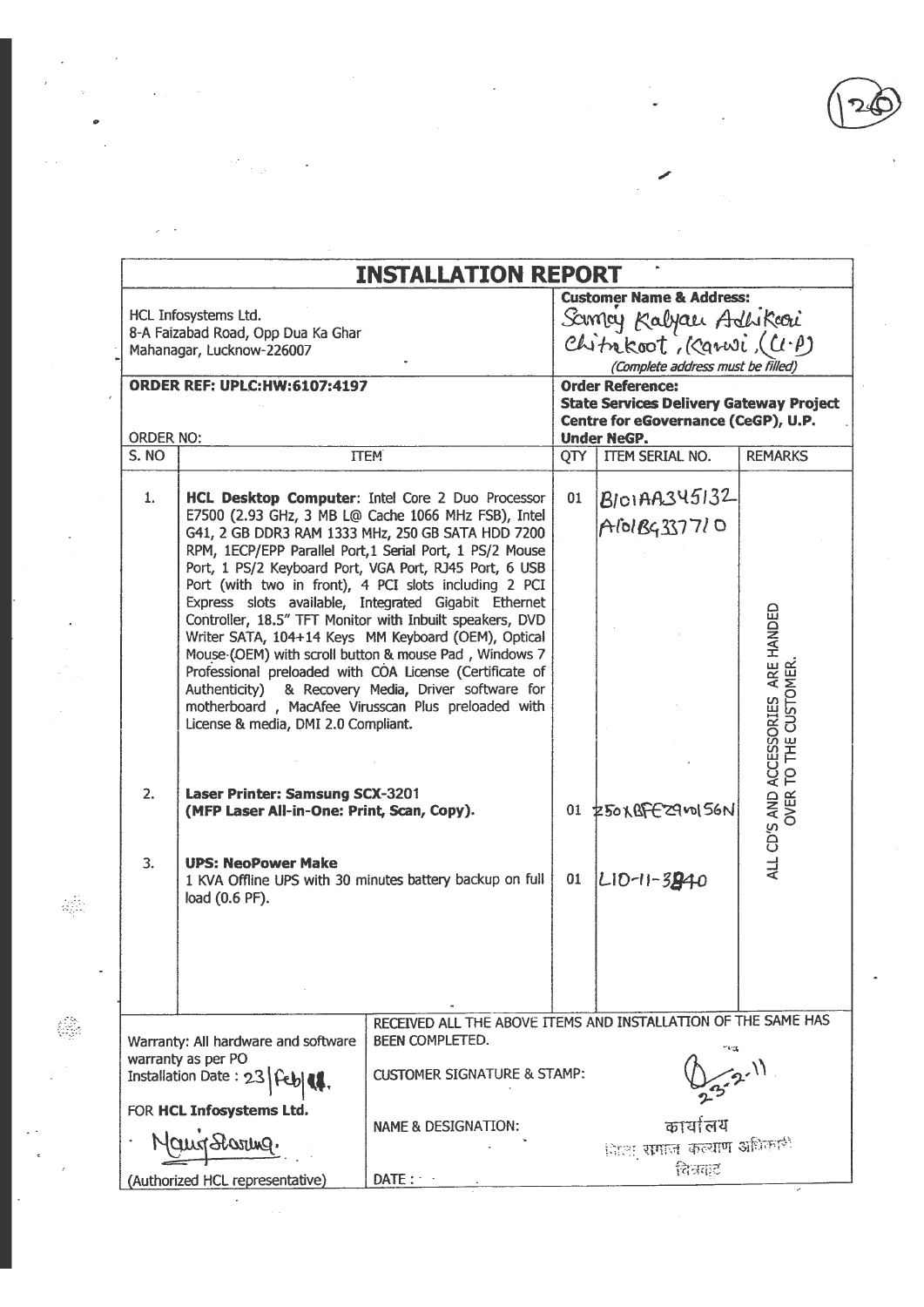|                  |                                                                                                                              | <b>INSTALLATION REPORT</b>                                                                                                                                                                                                                                                                                                                                                                                                                                                                                                                                                                                                                                                                                                                              |                                   |                                                |                                                              |  |  |  |  |  |
|------------------|------------------------------------------------------------------------------------------------------------------------------|---------------------------------------------------------------------------------------------------------------------------------------------------------------------------------------------------------------------------------------------------------------------------------------------------------------------------------------------------------------------------------------------------------------------------------------------------------------------------------------------------------------------------------------------------------------------------------------------------------------------------------------------------------------------------------------------------------------------------------------------------------|-----------------------------------|------------------------------------------------|--------------------------------------------------------------|--|--|--|--|--|
|                  | HCL Infosystems Ltd.                                                                                                         |                                                                                                                                                                                                                                                                                                                                                                                                                                                                                                                                                                                                                                                                                                                                                         |                                   | <b>Customer Name &amp; Address:</b>            |                                                              |  |  |  |  |  |
|                  | 8-A Faizabad Road, Opp Dua Ka Ghar                                                                                           |                                                                                                                                                                                                                                                                                                                                                                                                                                                                                                                                                                                                                                                                                                                                                         | DIO ChitryRoot                    |                                                |                                                              |  |  |  |  |  |
|                  | Mahanagar, Lucknow-226007                                                                                                    |                                                                                                                                                                                                                                                                                                                                                                                                                                                                                                                                                                                                                                                                                                                                                         | (Complete address must be filled) |                                                |                                                              |  |  |  |  |  |
|                  |                                                                                                                              |                                                                                                                                                                                                                                                                                                                                                                                                                                                                                                                                                                                                                                                                                                                                                         |                                   |                                                |                                                              |  |  |  |  |  |
|                  | <b>ORDER REF: UPLC:HW:6107:4197</b>                                                                                          |                                                                                                                                                                                                                                                                                                                                                                                                                                                                                                                                                                                                                                                                                                                                                         |                                   | <b>Order Reference:</b>                        |                                                              |  |  |  |  |  |
|                  |                                                                                                                              |                                                                                                                                                                                                                                                                                                                                                                                                                                                                                                                                                                                                                                                                                                                                                         |                                   | <b>State Services Delivery Gateway Project</b> |                                                              |  |  |  |  |  |
| <b>ORDER NO:</b> | <u>2000052224</u>                                                                                                            |                                                                                                                                                                                                                                                                                                                                                                                                                                                                                                                                                                                                                                                                                                                                                         |                                   | Centre for eGovernance (CeGP), U.P.            |                                                              |  |  |  |  |  |
| S. NO            |                                                                                                                              | ITEM                                                                                                                                                                                                                                                                                                                                                                                                                                                                                                                                                                                                                                                                                                                                                    |                                   | <b>Under NeGP.</b>                             |                                                              |  |  |  |  |  |
|                  |                                                                                                                              |                                                                                                                                                                                                                                                                                                                                                                                                                                                                                                                                                                                                                                                                                                                                                         | QTY                               | ITEM SERIAL NO.                                | <b>REMARKS</b>                                               |  |  |  |  |  |
| 1.<br>霧          | License & media, DMI 2.0 Compliant.                                                                                          | HCL Desktop Computer: Intel Core 2 Duo Processor<br>E7500 (2.93 GHz, 3 MB L@ Cache 1066 MHz FSB), Intel<br>G41, 2 GB DDR3 RAM 1333 MHz, 250 GB SATA HDD 7200<br>RPM, 1ECP/EPP Parallel Port, 1 Serial Port, 1 PS/2 Mouse<br>Port, 1 PS/2 Keyboard Port, VGA Port, RJ45 Port, 6 USB<br>Port (with two in front), 4 PCI slots including 2 PCI<br>Express slots available, Integrated Gigabit Ethernet<br>Controller, 18.5" TFT Monitor with Inbuilt speakers, DVD<br>Writer SATA, 104+14 Keys MM Keyboard (OEM), Optical<br>Mouse (OEM) with scroll button & mouse Pad, Windows 7<br>Professional preloaded with COA License (Certificate of<br>Authenticity) & Recovery Media, Driver software for<br>motherboard, MacAfee Virusscan Plus preloaded with | 01                                | <b>BIOI AA345138</b><br>A101BG338989           | ALL CD'S AND ACCESSORIES ARE HANDED<br>OVER TO THE CUSTOMER. |  |  |  |  |  |
| 2.<br>3.         | Laser Printer: Samsung SCX-3201<br>(MFP Laser All-in-One: Print, Scan, Copy).<br><b>UPS: NeoPower Make</b><br>load (0.6 PF). | 1 KVA Offline UPS with 30 minutes battery backup on full                                                                                                                                                                                                                                                                                                                                                                                                                                                                                                                                                                                                                                                                                                | 01<br>01                          | ZSOX BFBZ900<br>646w<br>$L$ -10-11-3057        |                                                              |  |  |  |  |  |
|                  |                                                                                                                              |                                                                                                                                                                                                                                                                                                                                                                                                                                                                                                                                                                                                                                                                                                                                                         |                                   |                                                |                                                              |  |  |  |  |  |
|                  | Warranty: All hardware and software<br>warranty as per PO Ag perp ordeb                                                      | RECEIVED ALL THE ABOVE ITEMS AND INSTALLATION OF THE SAME HAS<br>BEEN COMPLETED.                                                                                                                                                                                                                                                                                                                                                                                                                                                                                                                                                                                                                                                                        |                                   |                                                |                                                              |  |  |  |  |  |
|                  | Installation Date:                                                                                                           | <b>CUSTOMER SIGNATURE &amp; STAMP:</b>                                                                                                                                                                                                                                                                                                                                                                                                                                                                                                                                                                                                                                                                                                                  |                                   |                                                |                                                              |  |  |  |  |  |
|                  | FOR HCL Infosystems Ltd.                                                                                                     |                                                                                                                                                                                                                                                                                                                                                                                                                                                                                                                                                                                                                                                                                                                                                         |                                   |                                                |                                                              |  |  |  |  |  |
|                  | 'esentative)                                                                                                                 | <b>NAME &amp; DESIGNATION:</b><br>DATE: 72                                                                                                                                                                                                                                                                                                                                                                                                                                                                                                                                                                                                                                                                                                              |                                   |                                                |                                                              |  |  |  |  |  |

 $\overline{\phantom{a}}$ 

 $\frac{1}{2}$ 

 $\ddot{\phantom{a}}$ 

 $\mathcal{L}$ 

 $\ddot{\phantom{0}}$ 

 $\frac{1}{2}$ 

 $\ddot{\phantom{0}}$ 

 $\frac{1}{\sqrt{2}}$ 

÷

 $\bar{\beta}$ 

 $\hat{\mathcal{A}}$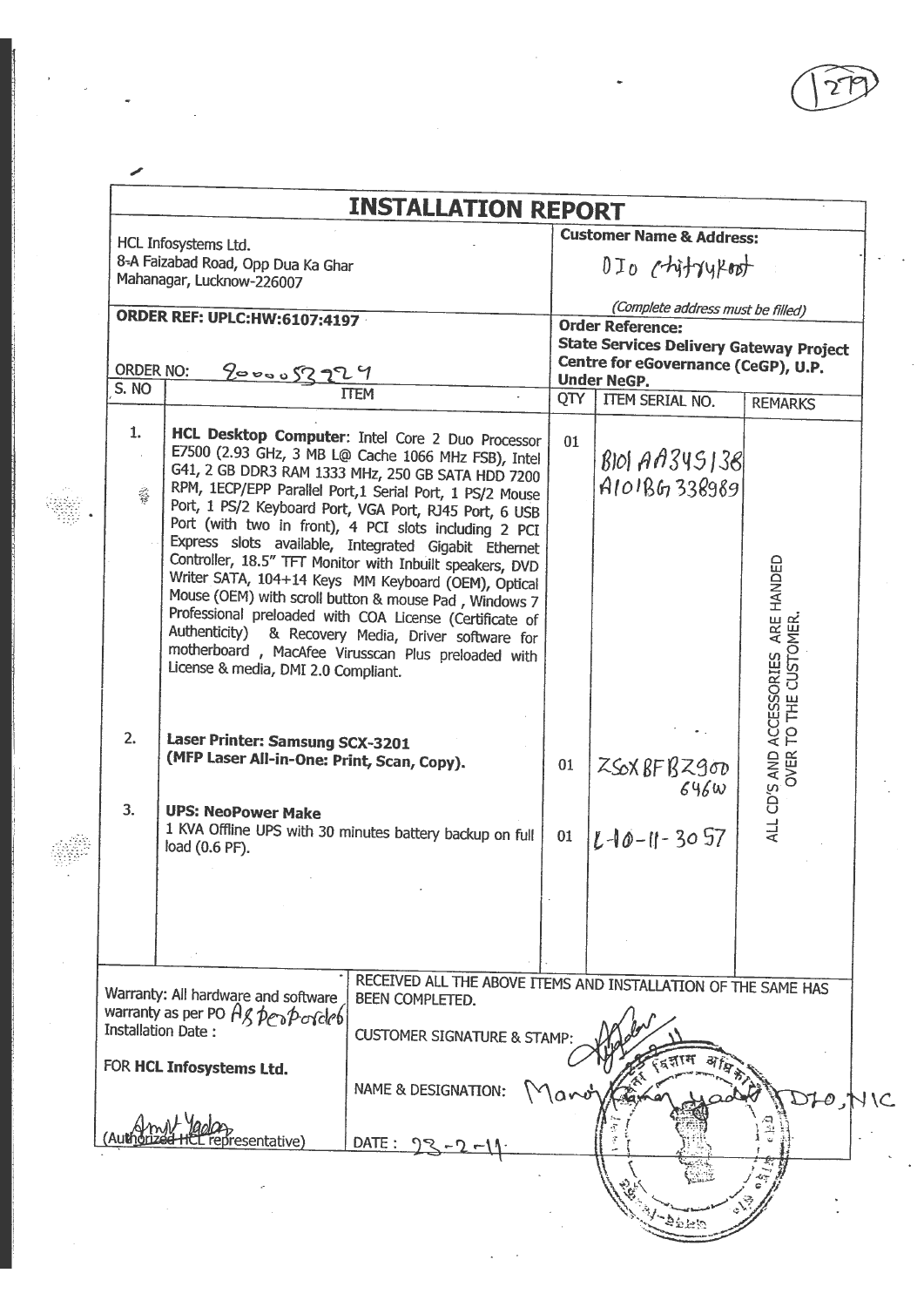$\alpha$  $\bar{z}$ 

 $\bar{z}$ 

 $\mathcal{A}$ 

|                           |                                                                                                             | <b>INSTALLATION REPORT</b>                                                                                                                                                                                                                                                                                                                                                                                                                                                                                                                                                                                                                                                                                                                               |          |                                                                                                                                                       |                                              |
|---------------------------|-------------------------------------------------------------------------------------------------------------|----------------------------------------------------------------------------------------------------------------------------------------------------------------------------------------------------------------------------------------------------------------------------------------------------------------------------------------------------------------------------------------------------------------------------------------------------------------------------------------------------------------------------------------------------------------------------------------------------------------------------------------------------------------------------------------------------------------------------------------------------------|----------|-------------------------------------------------------------------------------------------------------------------------------------------------------|----------------------------------------------|
|                           | HCL Infosystems Ltd.<br>8-A Faizabad Road, Opp Dua Ka Ghar<br>Mahanagar, Lucknow-226007                     |                                                                                                                                                                                                                                                                                                                                                                                                                                                                                                                                                                                                                                                                                                                                                          |          | <b>Customer Name &amp; Address:</b><br>emo office chitrakost.                                                                                         |                                              |
|                           | <b>ORDER REF: UPLC:HW:6107:4197</b>                                                                         | Q[3 1]                                                                                                                                                                                                                                                                                                                                                                                                                                                                                                                                                                                                                                                                                                                                                   |          | (Complete address must be filled)<br><b>Order Reference:</b><br><b>State Services Delivery Gateway Prejact</b><br>Centre for eCovernance (CeCP), U.P. |                                              |
| <b>ORDER NO:</b><br>S. NO |                                                                                                             | <b>ITEM</b>                                                                                                                                                                                                                                                                                                                                                                                                                                                                                                                                                                                                                                                                                                                                              |          | Under NeGP.<br>OTY ITEM SERIAL NO.                                                                                                                    | <b>REMARKS</b>                               |
| 1.                        | License & media, DMI 2.0 Compliant.                                                                         | HCL Decktop Computer: Intel Core 2 Duo Processor<br>E7500 (2.93 GHz, 3 MB L@ Cache 1066 MHz FSB), Intel<br>G41, 2 GB DDR3 RAM 1333 MHz, 250 GB SATA HDD 7200<br>RPM, 1ECP/EPP Parallel Port, 1 Serial Port, 1 PS/2 Mouse<br>Port, 1 PS/2 Keyboard Port, VGA Port, RJ45 Port, 6 USB<br>Port (with two in front), 4 PCI slots including 2 PCI<br>Express slots available, Integrated Gigabit Ethernet<br>Controller, 18.5" TFT Monitor with Inbuilt speakers, DVD<br>Writer. SATA, 104+14 Keys MM Keyboard (OEM), Optical<br>Mouse (OEM) with scroll button & mouse Pad, Windows 7<br>Professional preloaded with COA License (Certificate of<br>Authenticity) & Recovery Media, Driver software for<br>motherboard, MacAfee Virusscan Plus preloaded with | 01       | B101AD354201<br>A1013938174                                                                                                                           | ARE HANDED<br>CUSTOMER<br><b>ACCESSORIES</b> |
| 2.<br>3.                  | Laser Printer: Samsung SCX-3201<br>(MFP Laser All-in-One: Print, Scan, Copy).<br><b>LIPS: NeoPower Make</b> | 1 KVA Offline UPS with 30 minutes battery backup on full                                                                                                                                                                                                                                                                                                                                                                                                                                                                                                                                                                                                                                                                                                 | 01<br>01 | $Z$ $S$ $\circ$ $X$ $B$ $F$ $A$<br>29000147<br>$L10 - 11 - 3040$                                                                                      | P<br>ALL CD'S AND /<br>OVER '                |
|                           | load (0.6 PF).                                                                                              |                                                                                                                                                                                                                                                                                                                                                                                                                                                                                                                                                                                                                                                                                                                                                          |          |                                                                                                                                                       |                                              |
|                           | Warranty: All hardware and software<br>warranty as per PO<br><b>Installation Date:</b>                      | RECEIVED ALL THE ABOVE ITEMS AND INSTALLATION OF THE SAME HAS<br><b>BEEN COMPLETED.</b><br><b>CUSTOMER SIGNATURE &amp; STAMP:</b>                                                                                                                                                                                                                                                                                                                                                                                                                                                                                                                                                                                                                        |          |                                                                                                                                                       |                                              |
|                           | FOR HCL Inforystems Ltd.                                                                                    | <b>NAME &amp; DESIGNATION:</b>                                                                                                                                                                                                                                                                                                                                                                                                                                                                                                                                                                                                                                                                                                                           |          | <b>Chief Pharmacist</b><br><b>JMSD (CMO OFFICE)</b><br>Chitrakoot                                                                                     |                                              |
|                           | (Authorized HCL representative)                                                                             | DATE:                                                                                                                                                                                                                                                                                                                                                                                                                                                                                                                                                                                                                                                                                                                                                    |          |                                                                                                                                                       |                                              |

 $\hat{\mathbf{v}}$ 

 $\hat{\mathcal{L}}$ 

÷

靈

靈

l.

 $\overline{\phantom{a}}$ 

l,

J,

 $\ddot{\phantom{a}}$ 

ä

 $\overline{\phantom{a}}$